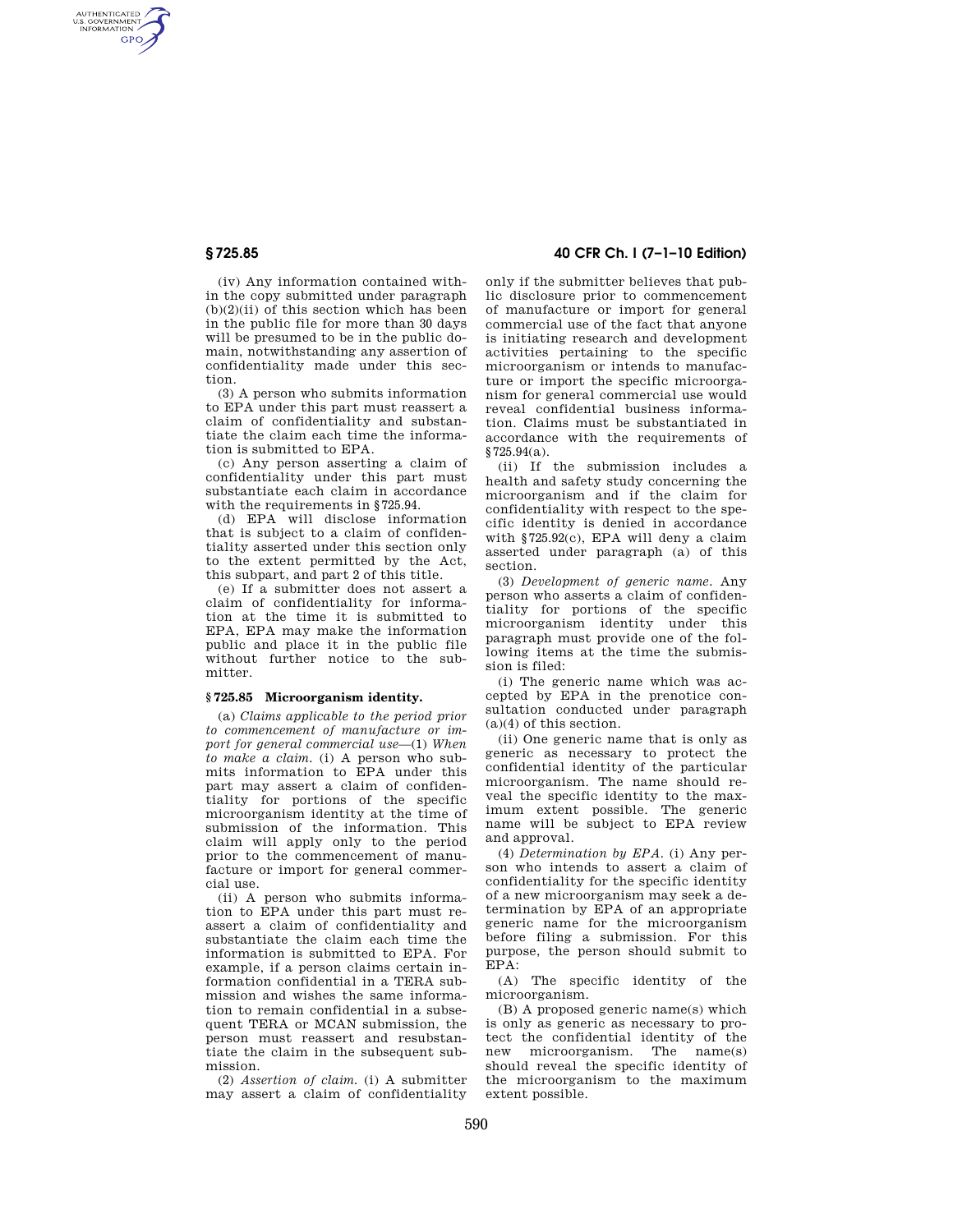## **Environmental Protection Agency § 725.85**

(ii) Within 30 days, EPA will inform the submitter either that one of the proposed generic names is adequate or that none is adequate and further consultation is necessary.

(5) *Use of generic name.* If a submitter claims microorganism identity as confidential under paragraph (a) of this section, and if the submitter complies with paragraph (a)(2) of this section. EPA will issue for publication in the FEDERAL REGISTER notice described in §725.40 the generic name proposed by the submitter or one agreed upon by EPA and the submitter.

(b) *Claims applicable to the period after commencement of manufacture or import for general commercial use*—(1) *Maintaining claim.* Any claim of confidentiality under paragraph (a) of this section is applicable only until the microorganism is manufactured or imported for general commercial use and becomes eligible for inclusion on the Inventory. To maintain the confidential status of the microorganism identity when the microorganism is added to the Inventory, a submitter must reassert the confidentiality claim and substantiate the claim in the notice of commencement of manufacture required under §725.190.

(i) A submitter may not claim the microorganism identity confidential for the period after commencement of manufacture or import for general commercial use unless the submitter claimed the microorganism identity confidential under paragraph (a) of this section in the MCAN submitted for the microorganism.

(ii) A submitter may claim the microorganism identity confidential for the period after commencement of manufacture or import for general commercial use if the submitter did not claim the microorganism identity confidential under paragraph (a) of this section in any TERA submitted for the microorganism, but subsequently did claim microorganism identity confidential in the MCAN submitted for the microorganism.

(2) *Assertion of claim.* (i) A person who believes that public disclosure of the fact that anyone manufactures or imports the microorganism for general commercial use would reveal confidential business information may assert a claim of confidentiality under paragraph (b) of this section.

(ii) If the notice includes a health and safety study concerning the new microorganism, and if the claim for confidentiality with respect to the microorganism identity is denied in accordance with §725.92(c), EPA will deny a claim asserted under paragraph (b) of this section.

(3) *Requirements for assertion.* Any person who asserts a confidentiality claim for microorganism identity must:

(i) Comply with the requirements of paragraph (a)(3) of this section regarding submission of a generic name.

(ii) Agree that EPA may disclose to a person with a *bona fide* intent to manufacture or import the microorganism the fact that the particular microorganism is included on the confidential Inventory for purposes of notification under section 5(a)(1)(A) of the Act.

(iii) Have available and agree to furnish to EPA upon request the taxonomic designations and supplemental information required by §725.12.

(iv) Provide a detailed written substantiation of the claim, in accordance with the requirements of §725.94(b).

(4) *Denial of claim.* If the submitter does not meet the requirements of paragraph (b) of this section, EPA will deny the claim of confidentiality.

(5) *Acceptance of claim.* (i) EPA will publish a generic name on the public Inventory if:

(A) The submitter asserts a claim of confidentiality in accordance with this paragraph.

(B) No claim for confidentiality of the microorganism identity as part of a health and safety study has been denied in accordance with part 2 of this title or §725.92.

(ii) Publication of a generic name on the public Inventory does not create a category for purposes of the Inventory. Any person who has a *bona fide* intent to manufacture or import a microorganism which is described by a generic name on the public Inventory may submit an inquiry to EPA under §725.15(b) to determine whether the particular microorganism is included on the confidential Inventory.

(iii) Upon receipt of a request described in §725.15(b), EPA may require the submitter who originally asserted